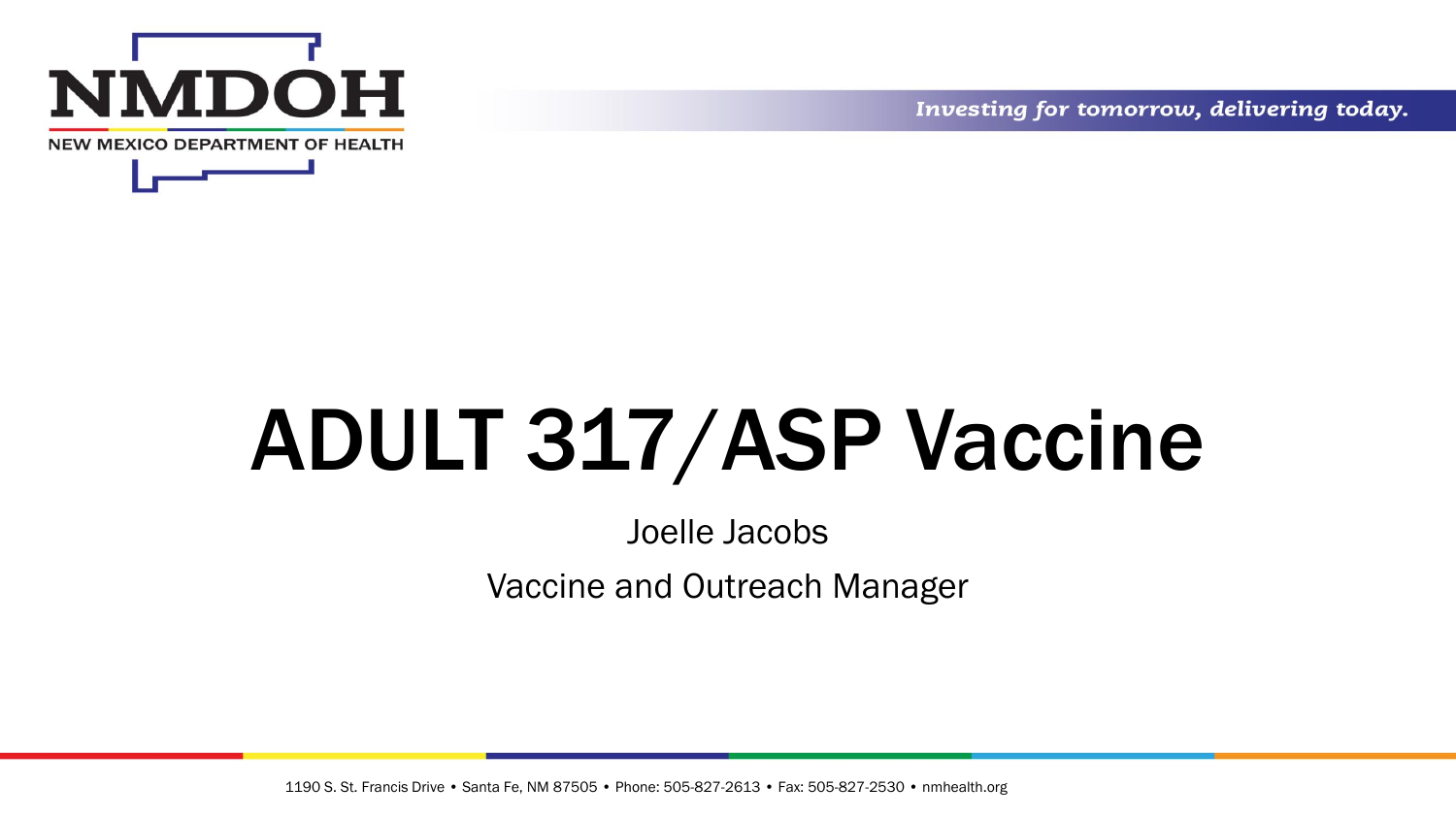### **317 Vaccine Use:**

- NMDOH received a finite quantity of federal funds each year for immunization of uninsured adults.
- All providers administering 317 vaccine MUST screen AND document eligibility status.
	- Uninsured (self-pay) or under-insured\*
	- Incarcerated in a correctional facility or jail
	- Receiving vaccine as post-exposure prophylaxis
	- Household or sexual contact of a pregnant or postpartum woman with hepatitis B



Investing for tomorrow, delivering today.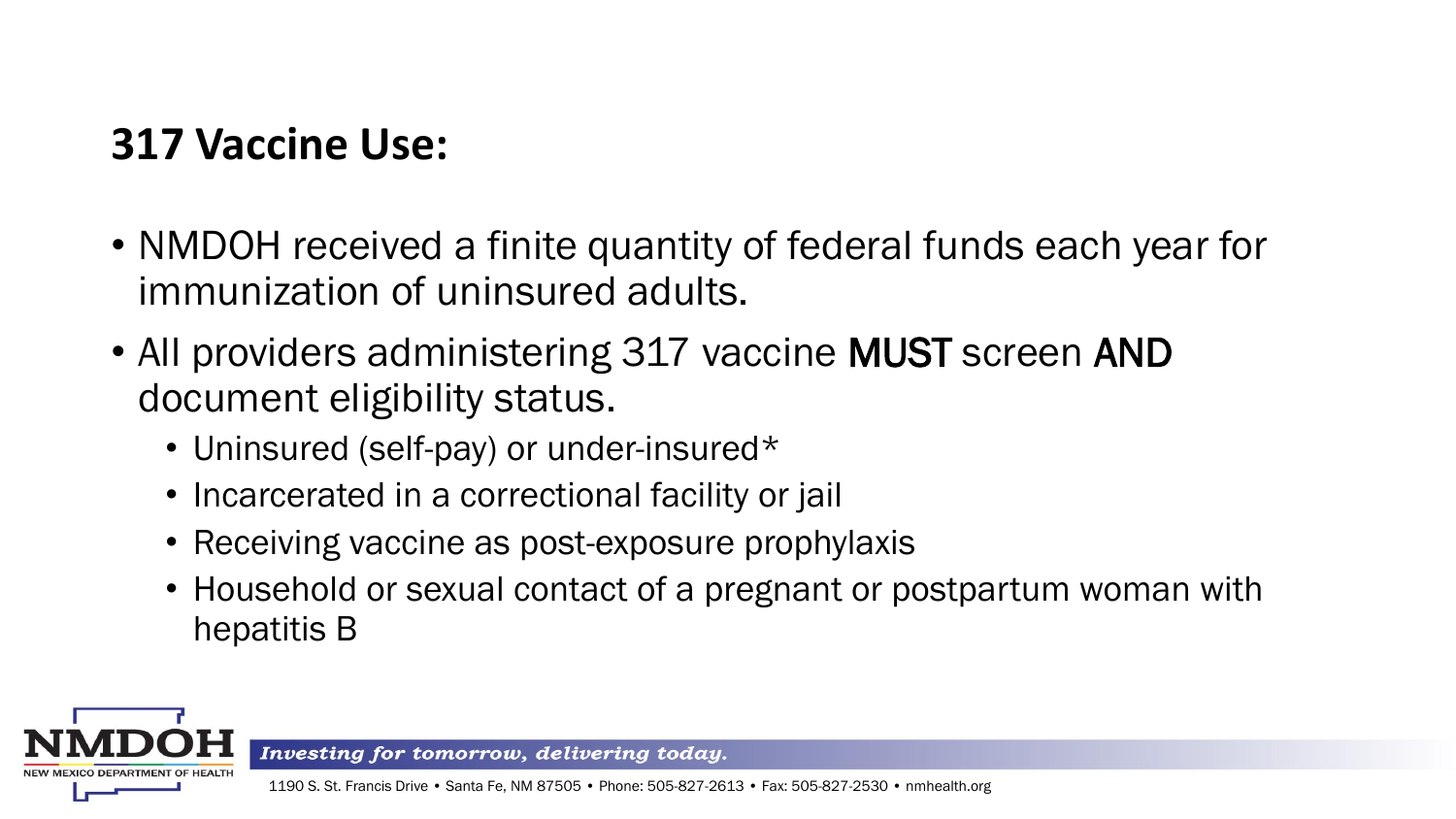### ASP (Adult Special Purpose/Adult State)

- Only for Public Health Offices
- Designed for individuals with insurance to supplement 317
- Screen and document insurance
- Only order what is needed
- Orders can be submitted on NMSIIS or through [adult.vaccines@state.nm.us](mailto:adult.vaccines@state.nm.us)



Investing for tomorrow, delivering today.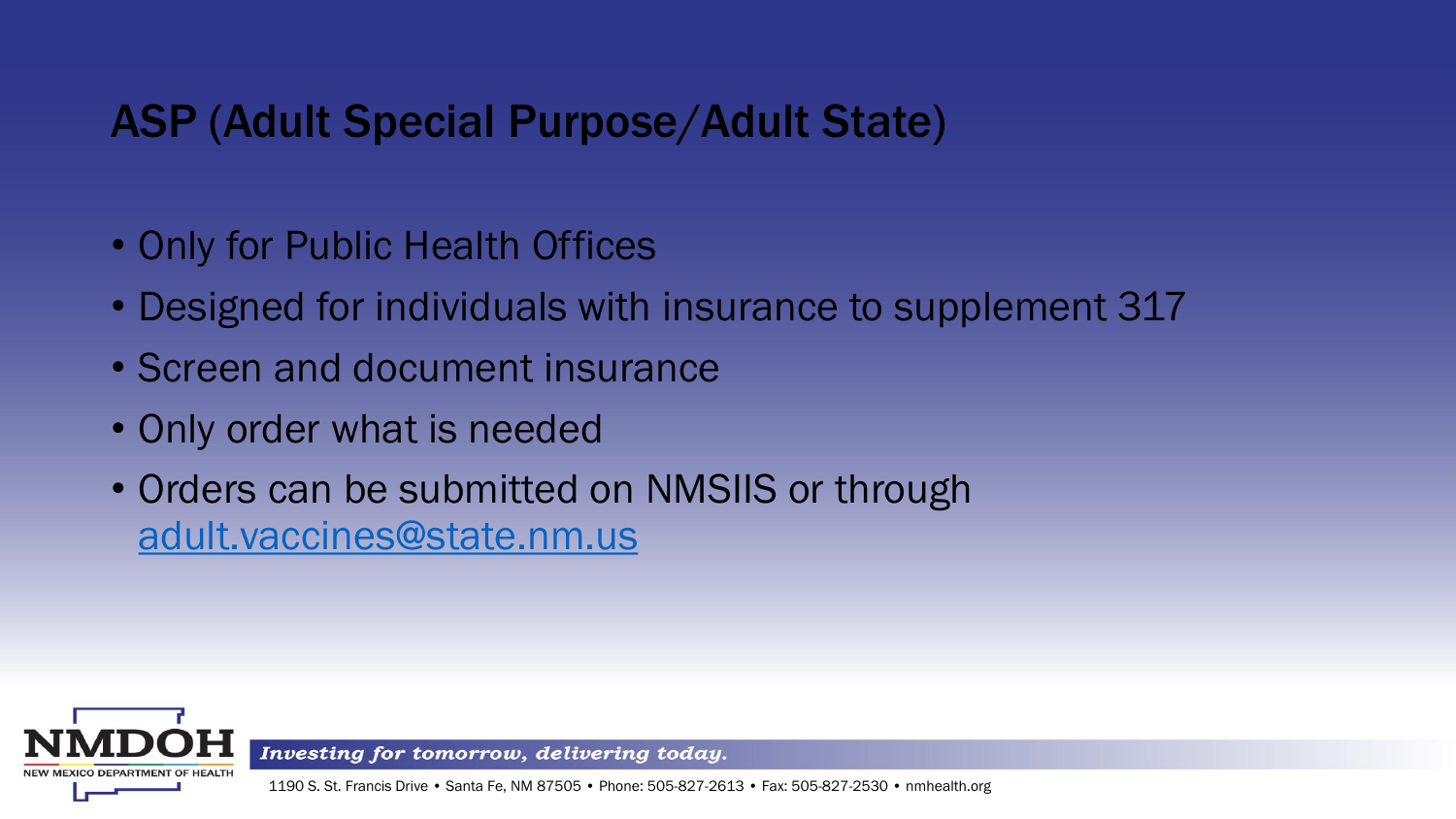## Returns and Orders

- Returns and Orders must be separate from pediatric (PED) returns
- 317 orders MUST be submitted in NMSIIS
- ASP orders can be submitted on NMSIIS or [adult.vaccines@state.nm.us](mailto:adult.vaccines@state.nm.us)
	- In NMSIIS comment ASP or 317



Investing for tomorrow, delivering today.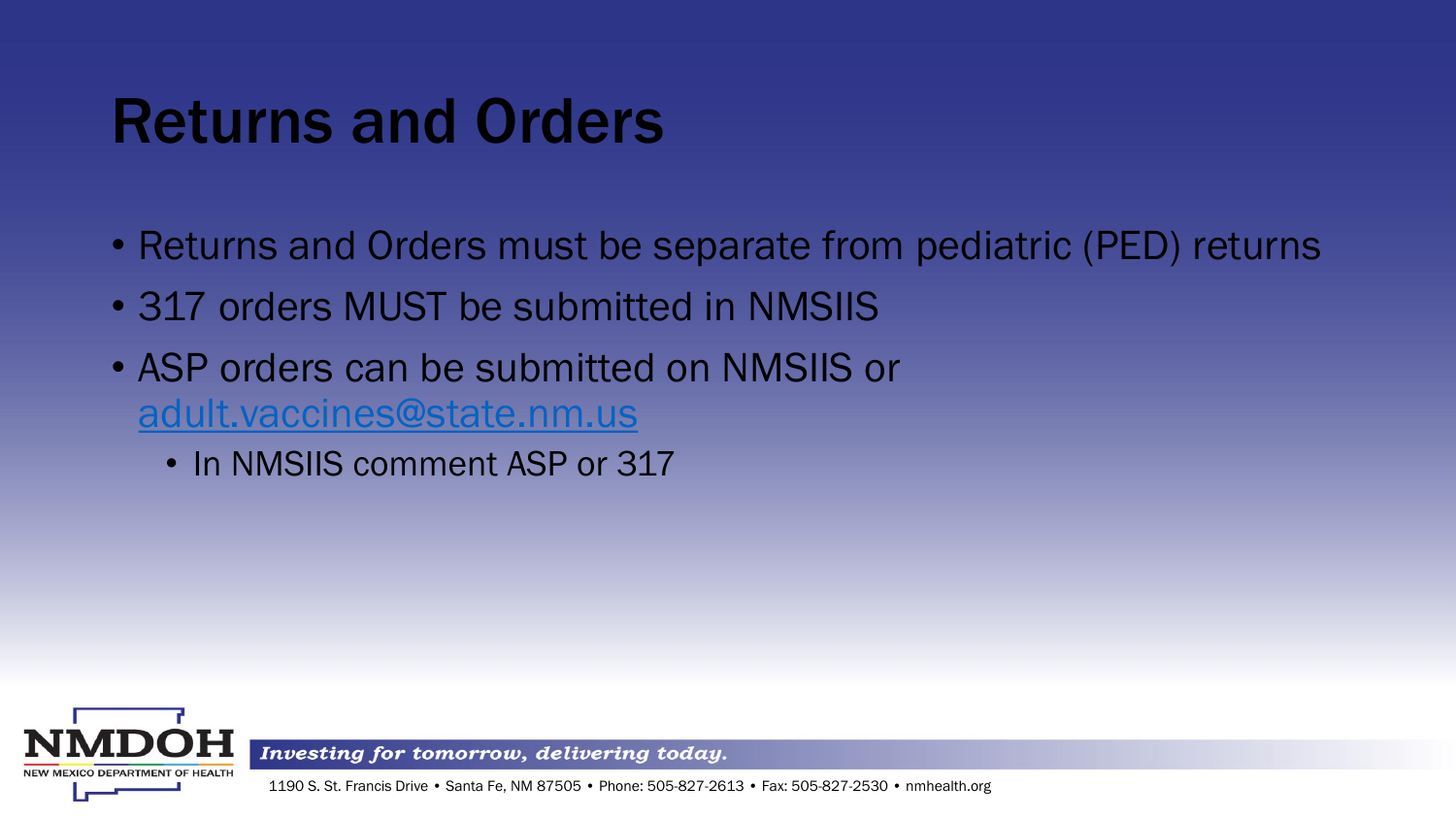# 317/ASP TSR

- Report separately form PED troubleshooting report (TSR)
- Submit Adult (ADU) TSR documents to [adult.vaccines@state.nm.us](mailto:adult.vaccines@state.nm.us)

| <b>Adult Troubleshooting Record</b>                  | Edit        |
|------------------------------------------------------|-------------|
| <b>Adult Vaccine Provider Guidance</b>               | <b>Edit</b> |
| <b>Adult Vaccine Screening Criteria</b>              | Edit        |
| <b>Adult Vaccine Consent Form (English)</b>          | Edit        |
| <b>Adult Vaccine Consent Form (Spanish)</b>          | Edit        |
| <b>Adult Vaccine Order Form for NMSIIS downtime</b>  | Edit        |
| <b>Adult Vaccine Transfer Form</b>                   | <b>Edit</b> |
| <b>Adult Vaccine Return Form for NMSIIS downtime</b> | <b>Edit</b> |



Investing for tomorrow, delivering today.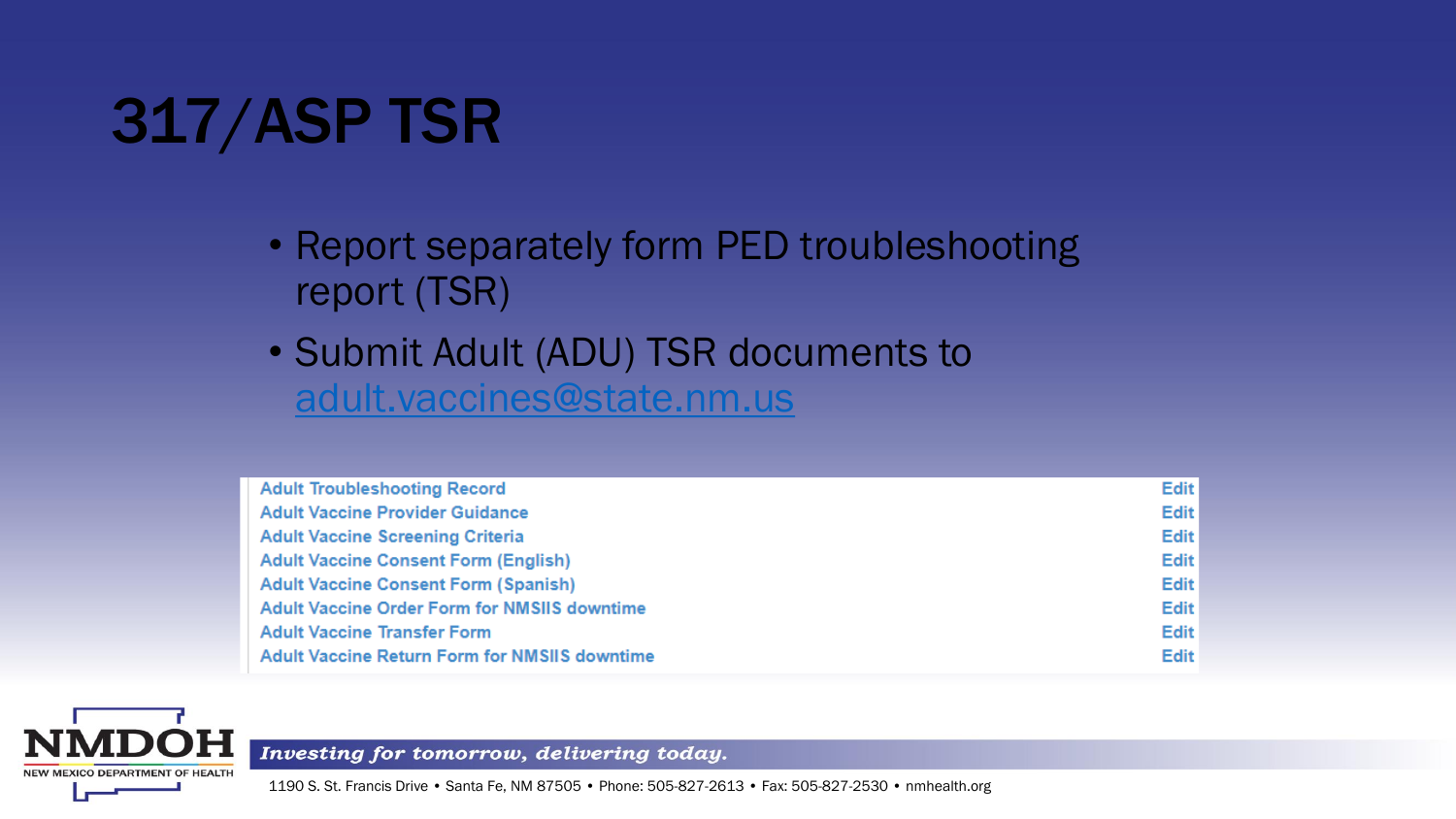# Influenza Vaccine 317/ASP

- Continue to follow all 317 guidelines
- PODs- Point of distribution sites
- Screen for eligibility
- Orders can be submitted to [adult.vaccines@state.nm.us](mailto:adult.vaccines@state.nm.us) email
- Return doses through NMSIIS when they expire



Investing for tomorrow, delivering today.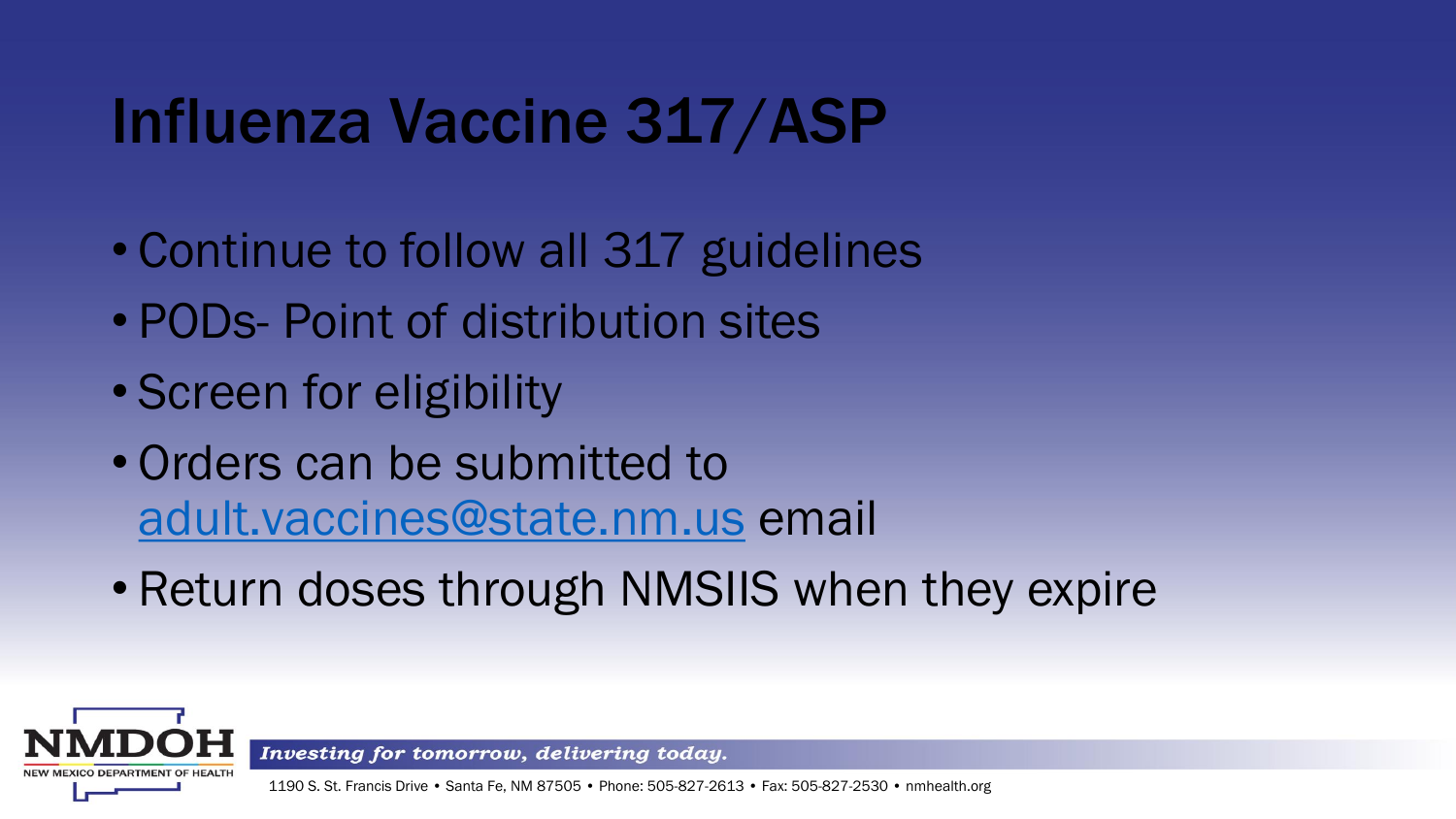**DOH NEW MEXICO DEPARTMENT OF HEALTH** 

1190 S. St. Francis Drive • Santa Fe, NM 87505 • Phone: 505-827-2613 • Fax: 505-827-2530 • nmhealth.org

#### Investing for tomorrow, delivering today.



**VACCINES FOR ADULTS** 

#### BECOME A 317 ADULT VACCINE PROVIDER TODAY

The New Mexico Department of Health can supply health care providers and agencies with certain vaccines for uninsured adults.

Vaccines available through the program include:

- Hepatitis A and B
- · Influenza  $\bullet$  HPV
- Pneumococcal
- 
- Tdap and Td
- $•$  MMR

Vaccine orders are filled at the discretion of the NMDOH Immunization Program and based on availability. Vaccines are funded through the federal Section 3.17 program and should only be administered to eligible (uninsured) patients.



Contact us today to see how you can better serve your community.

adult.vaccines@state.nm.us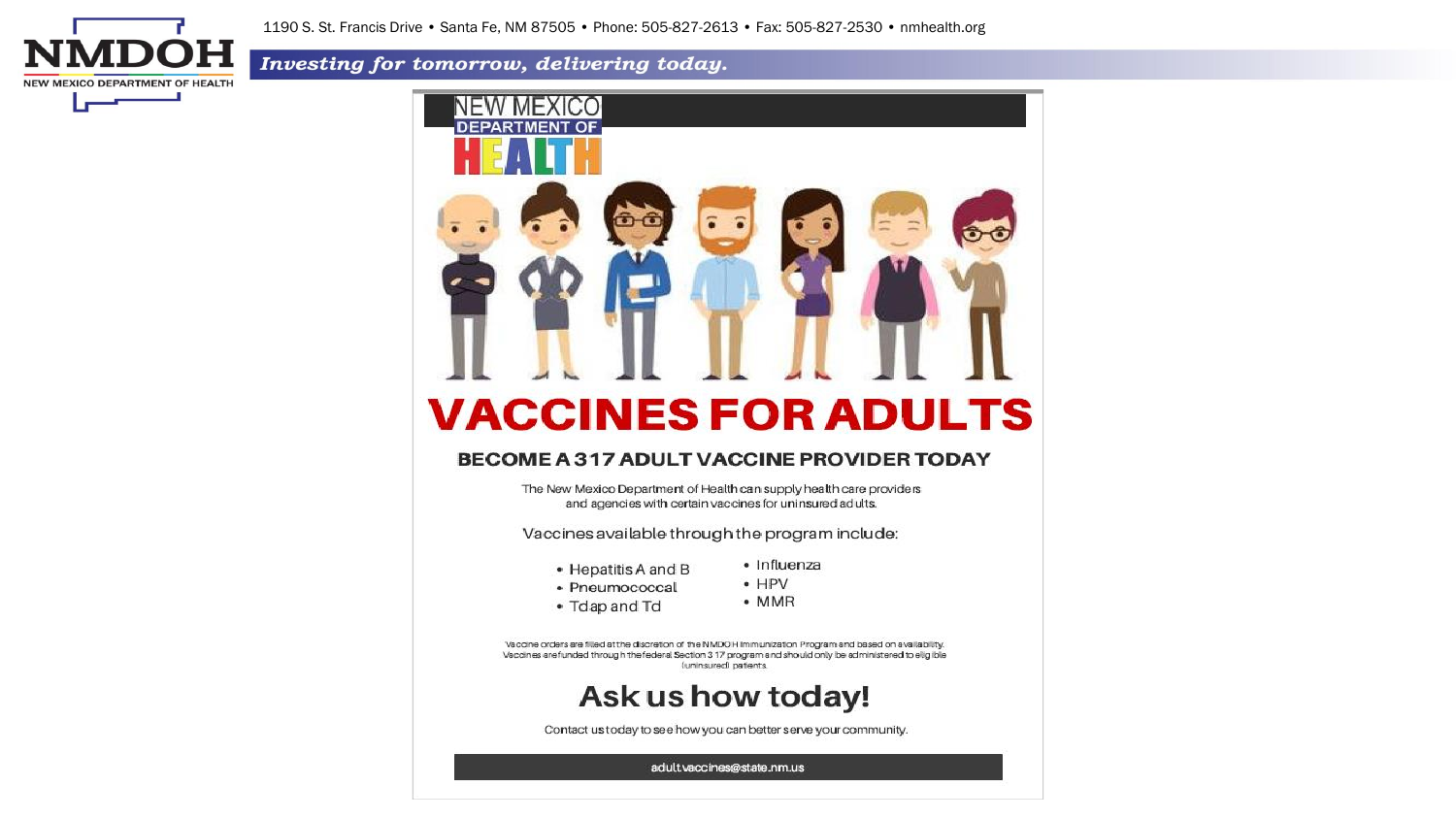



Investing for tomorrow, delivering today.

# COVID-19 Vaccine Program

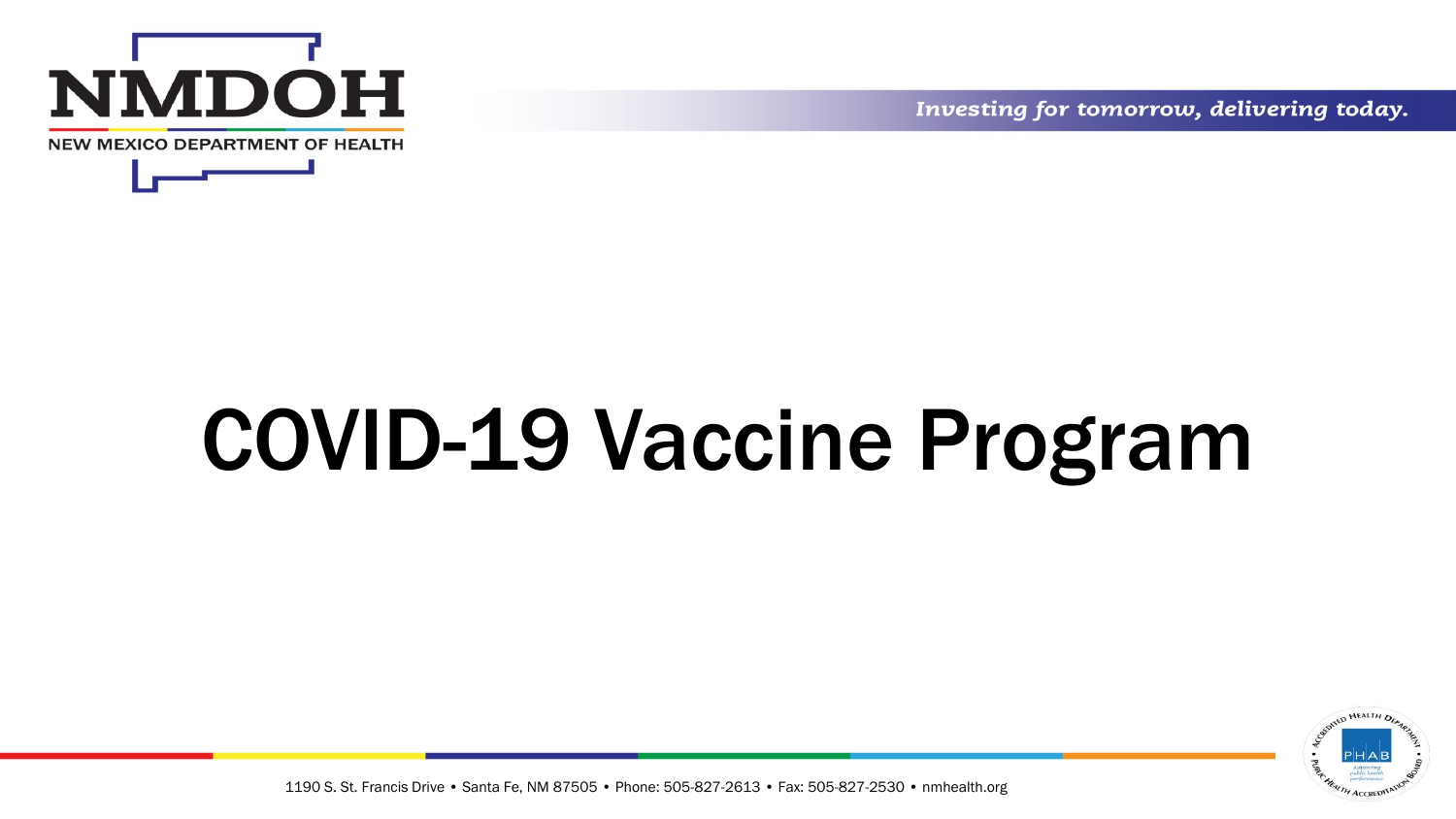



| <b>COVID-19 Vaccine Ordering Process</b>        |                                                                                                                                                                                                                                                                                                                                                               |  |  |  |  |  |
|-------------------------------------------------|---------------------------------------------------------------------------------------------------------------------------------------------------------------------------------------------------------------------------------------------------------------------------------------------------------------------------------------------------------------|--|--|--|--|--|
| <b>Deadline</b>                                 | DEADLINE: 12:00PM Wednesday in NMSIIS<br>**If you do not have your order in NMSIIS by 12:00PM Wednesday you may not receive<br>your order in time.                                                                                                                                                                                                            |  |  |  |  |  |
| Ordering Pfizer, Moderna, Janssen               | Separate order in NMSIIS if ordering both Pfizer or Moderna<br>** J&J is not available for direct order, please submit an email to<br>covid.vaccines@state.nm.us if you need J&J doses                                                                                                                                                                        |  |  |  |  |  |
| <b>Ordering both Prime and Booster</b><br>doses | 1. Place one single order in NMSIIS for the total number you need for the following week.<br>This total will include both your upcoming prime doses and booster doses for the<br>subsequent week.<br>2. To distinguish between prime and booster doses and to make sure at minimum all<br>booster doses are approved, please not 1 or 2 dose in NMSIIS order. |  |  |  |  |  |
| <b>Order status</b>                             | Check order status by COB Friday in NMSIIS for your next week's expected vaccine quantity                                                                                                                                                                                                                                                                     |  |  |  |  |  |
| When will my order arrive?                      | Most orders will likely be delivered on the subsequent Monday or Tuesday.<br>**Because there may be some unexpected delays with shipments and deliveries, the<br>NMDOH Immunization Program will alert you if we are notified of a delay in shipments by<br>COB on Sunday so Monday vaccination schedules can be adjusted**                                   |  |  |  |  |  |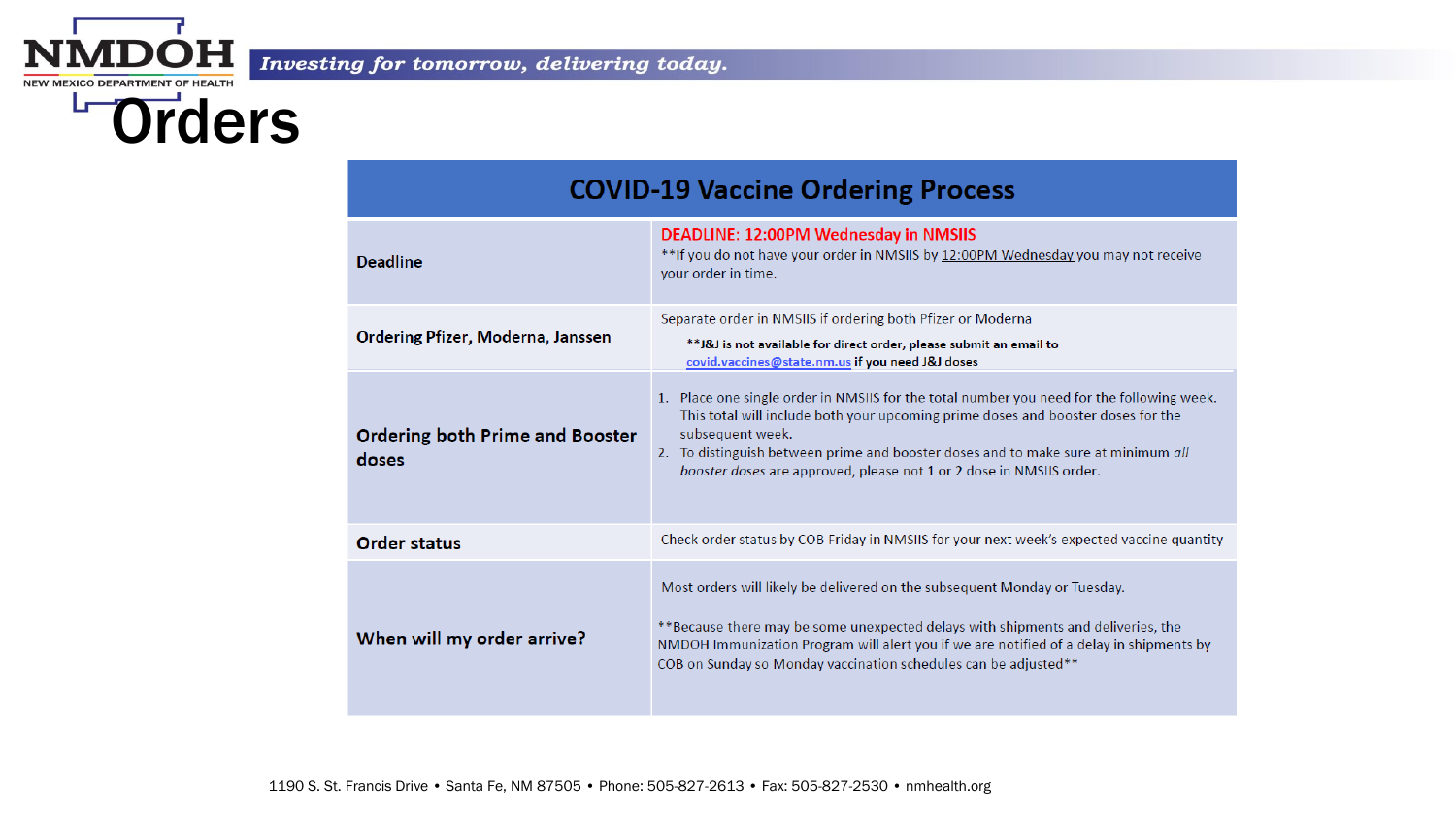## Wastage

**NEW MEXICO DEPARTMENT OF HEALTH** 

- COVID-19 doses CANNOT be returned
- COVID-19 vaccine that expires or is wasted must be reported as Wasted in **NMSIIS**
- Wasted doses need to be reported before completing a reconciliation
- COVID Vaccine Inventory and Wastage Guide

#### Reports n **COVID Vaccine Entering Vaccine Inventory into NMSIIS 2/21** Edit **COVID Vaccine Errors and Deviations 3/21 Edit COVID Vaccine Errors and Deviations Poster 3/21** Edit **COVID Vaccine EXTRA DOSES NMSIIS Inventory Guidance 12/20 Edit COVID Vaccine Interim Clinical Considerations 4/21** Edit COVID Vaccine Inventory and Wastage Guide \*\* UPDATED\*\* 5/21 Edit **COVID Vaccine Inventory Management - OVERVIEW 11/20 Edit COVID Vaccine Janssen Administration Guide 3/21** Edit **COVID Vaccine Janssen BUD labels 3/21 Edit** COVID Vaccine Janssen EUA for HCP \*\* UPDATED\*\* 4/21 **Edit OOVER VELLER FELLER PLACE OF A SKIDD A TEDAX AND**  $-$  100  $-$

Investing for tomorrow, delivering today.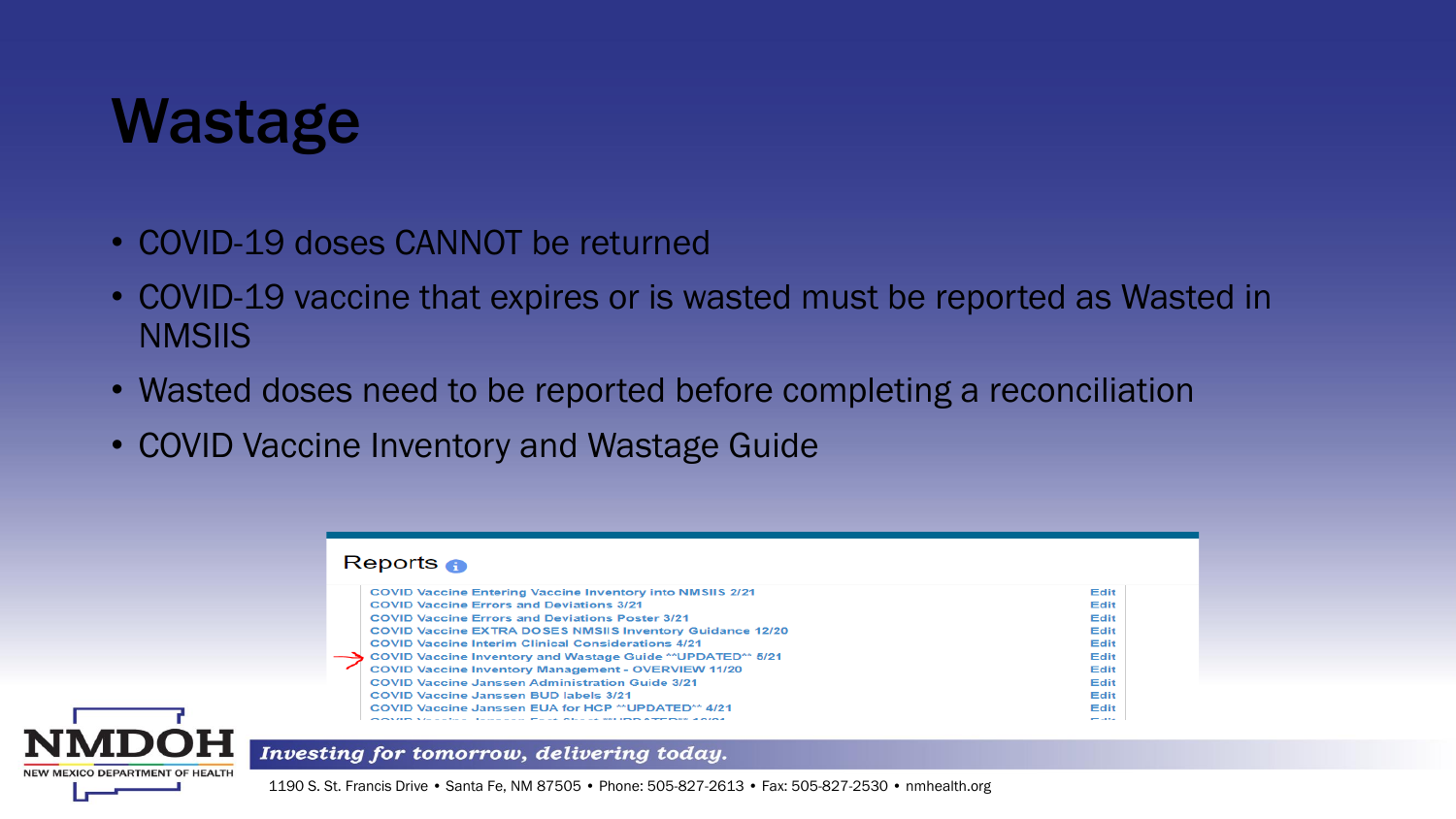## Steps for reporting wastage

#### 1. Select action and adjust

| Location                                                                                | <b>Vaccine (Brand)</b>                                                      | Mfa                                          | <b>NDC</b>                                          |      | <b>Lot No</b>   | <b>Exp Date</b>                                                  |             | <b>Funding</b><br><b>Source</b> |             | Doses On-<br>Hand | <b>Expiring</b><br>Soon |                                |
|-----------------------------------------------------------------------------------------|-----------------------------------------------------------------------------|----------------------------------------------|-----------------------------------------------------|------|-----------------|------------------------------------------------------------------|-------------|---------------------------------|-------------|-------------------|-------------------------|--------------------------------|
|                                                                                         |                                                                             |                                              |                                                     |      |                 |                                                                  |             |                                 |             |                   |                         | Clear                          |
| <b>COVID TEST LOCATION -</b><br><b>TEST</b>                                             | COVID-19 MRNA (PFR) (PFIZER COVID-19<br>[PURPLE CAP] (195 X 6 (0.3ML/DOSE)) | <b>PFR</b>                                   | 59267-1000-<br>02                                   |      | <b>123ABC</b>   | 04/15/2022                                                       |             | <b>BLENDED</b>                  | 900         |                   | $\odot$                 | Action $\sim$                  |
| <b>INV: DEFAULT</b><br><b>ORGANIZATION (FOR</b><br>NMSIIS TESTING ONLY -<br><b>TEST</b> | COVID-19 MRNA (PFR) (PFIZER COVID-19<br>[PURPLE CAP] (195 X 6 (0.3ML/DOSE)) | <b>PFR</b>                                   | 59267-1000-<br>02                                   | L143 |                 | 12/01/2022                                                       |             | <b>BLENDED</b>                  | 400         |                   |                         | EDIT<br>ADJUSTMENT<br>TRANSFER |
| <b>INV: DEFAULT</b><br>ORGANIZATION (FOR<br>NMSIIS TESTING ONLY -<br><b>TEST</b>        | DTAP-IPV (KINRIX (0.5 ML X 10 SYR))                                         | <b>SKB</b>                                   | 58160-0812-<br>52                                   |      | 1237789         | 08/13/2022                                                       |             | <b>BLENDED</b>                  | 5           |                   |                         | <b>INQUIRY</b><br>TRANSACTIONS |
|                                                                                         |                                                                             | Add                                          |                                                     |      |                 |                                                                  |             |                                 |             |                   |                         |                                |
|                                                                                         |                                                                             | Date/Time                                    |                                                     |      | MM/DD/YYYY      | 畐                                                                |             | <b>HH:MM AM/PM</b>              | (HH:MM A/P) |                   |                         |                                |
|                                                                                         | 2. Select COVID-Wasted                                                      |                                              | <b>Inventory Location*</b><br>Vaccine   Mfg   NDC * |      |                 | COVID TEST LOCATION<br>COVID-19 MRNA (PFR)   PFR   59267-1000-02 |             |                                 |             |                   |                         |                                |
|                                                                                         | Vaccine. In the comment                                                     | Lot Number*                                  |                                                     |      | 123ABC          |                                                                  |             |                                 |             |                   |                         |                                |
|                                                                                         |                                                                             |                                              | <b>Expiration Date *</b>                            |      | 04/15/2022      | E                                                                |             |                                 |             |                   |                         |                                |
|                                                                                         | enter the reason why doses                                                  |                                              | <b>Funding Source</b>                               |      | <b>BLENDED</b>  |                                                                  |             |                                 |             |                   |                         |                                |
|                                                                                         | were wasted (expired, vial                                                  |                                              | Doses On-Hand*                                      |      | 900             |                                                                  |             |                                 |             |                   |                         |                                |
|                                                                                         |                                                                             | Reason <sup>'</sup><br><b>Modification</b> * |                                                     |      | <b>SUBTRACT</b> | COVID - WASTED VACCINE OTHER                                     | $\check{ }$ |                                 |             |                   |                         | $\check{ }$                    |
| unused, etc.)                                                                           |                                                                             |                                              |                                                     |      |                 |                                                                  |             |                                 |             |                   |                         |                                |
|                                                                                         |                                                                             | Container Id                                 | <b>Doses Adjusted *</b>                             |      |                 |                                                                  |             |                                 |             |                   |                         |                                |
|                                                                                         |                                                                             | Comments *                                   |                                                     |      |                 |                                                                  |             |                                 |             |                   |                         |                                |
|                                                                                         |                                                                             | Clear                                        |                                                     |      |                 |                                                                  |             |                                 |             |                   |                         |                                |

#### Investing for tomorrow, delivering today.

**NEW MEXICO DEPARTMENT OF HEALTH**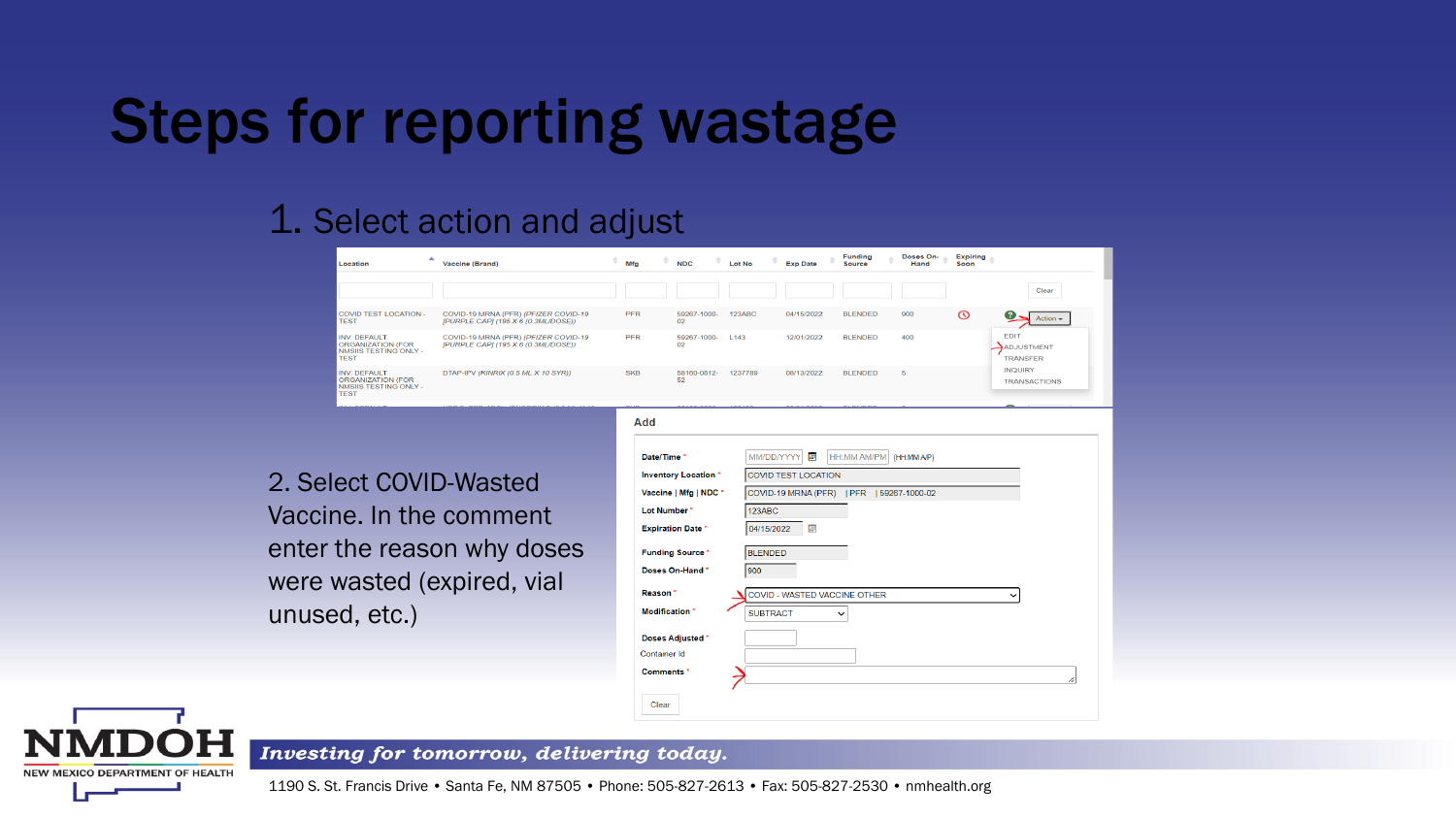# Reconciliations and TSRs

- COVID-19 Recons are due weekly
- Notify and submit Trouble Shooting Record forms to [covidata.compliant@state.nm.us](mailto:covidata.compliant@state.nm.us)
- COVID-19 TSRs must be submitted separately from PED and ADU TSRs

| Reports $\bigcirc$                                                   | <b>Patient Search</b> |
|----------------------------------------------------------------------|-----------------------|
| <b>COVID Vaccine Reconciliation Process 2020 11/20</b>               | Edit                  |
| COVID Vaccine Refrigerator and Freezer Paper Temp Log 01/21          | <b>Edit</b>           |
| <b>COVID Vaccine Returns and Wastage Instructions</b>                | <b>Edit</b>           |
| <b>COVID Vaccine Transfer LOG (required) 11/20</b>                   | <b>Edit</b>           |
| <b>COVID Vaccine Transfer Process 12/20</b>                          | <b>Edit</b>           |
| COVID Vaccine Troubleshooting Record (TSR) fillable 03/21            | <b>Edit</b>           |
| <b>COVID Vaccine Change of Contacts Instructions</b>                 | <b>Edit</b>           |
| COVID Vaccine Update - Storage & Handling Toolkit ** UPDATED** 03/21 | <b>Edit</b>           |

#### Investing for tomorrow, delivering today.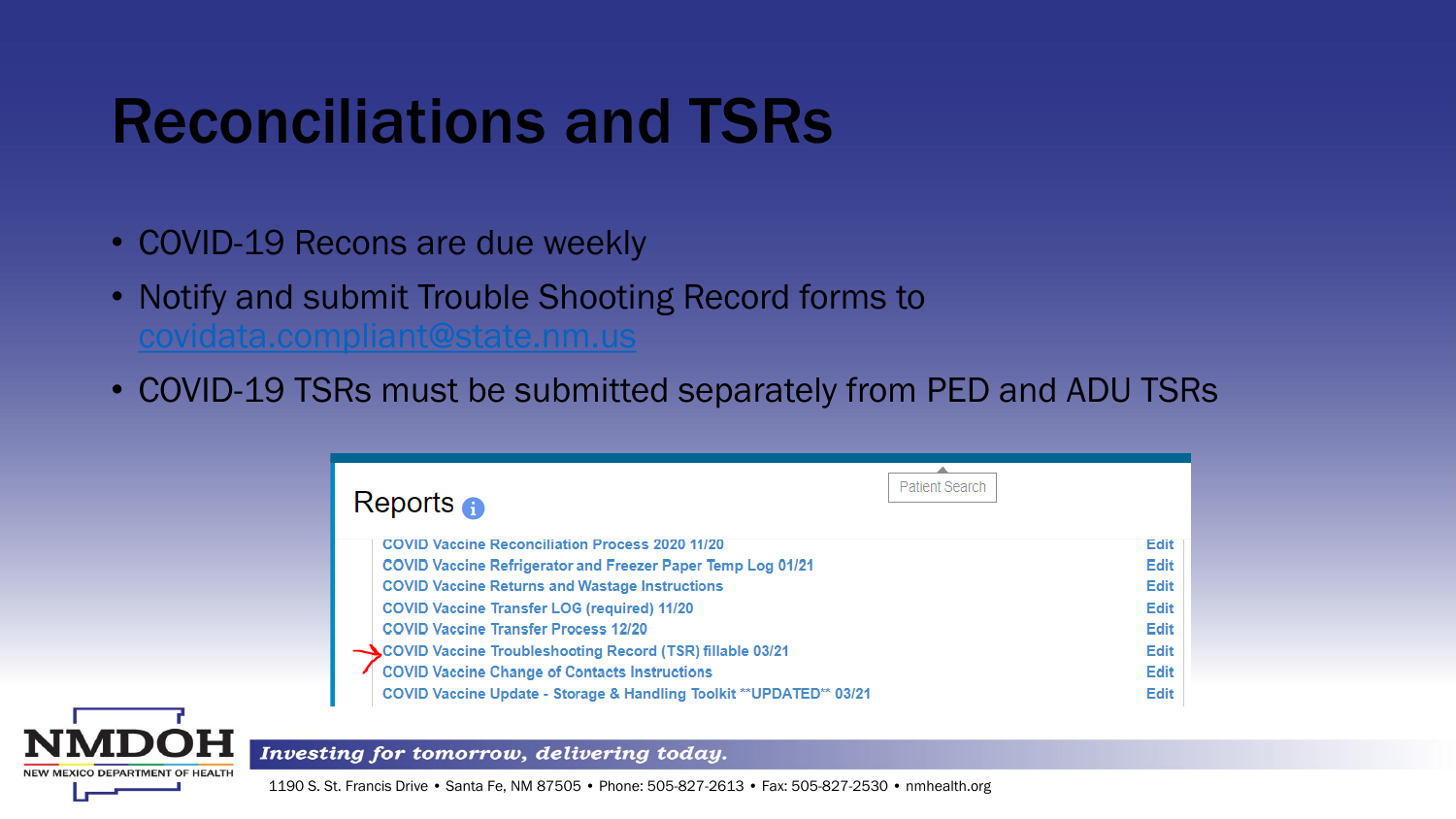# **Transfers**

- Transfers must be approved by the Immunization Program
- Submit transfer requests and Transfer log to [covid.vaccines@state.nm.us](mailto:covid.vaccines@state.nm.us)

#### Reports  $\bigcap$

| <b>Edit</b> |
|-------------|
| <b>Edit</b> |
| <b>Edit</b> |
| <b>Edit</b> |
| <b>Edit</b> |
| <b>Edit</b> |
| <b>Edit</b> |
|             |



Investing for tomorrow, delivering today.